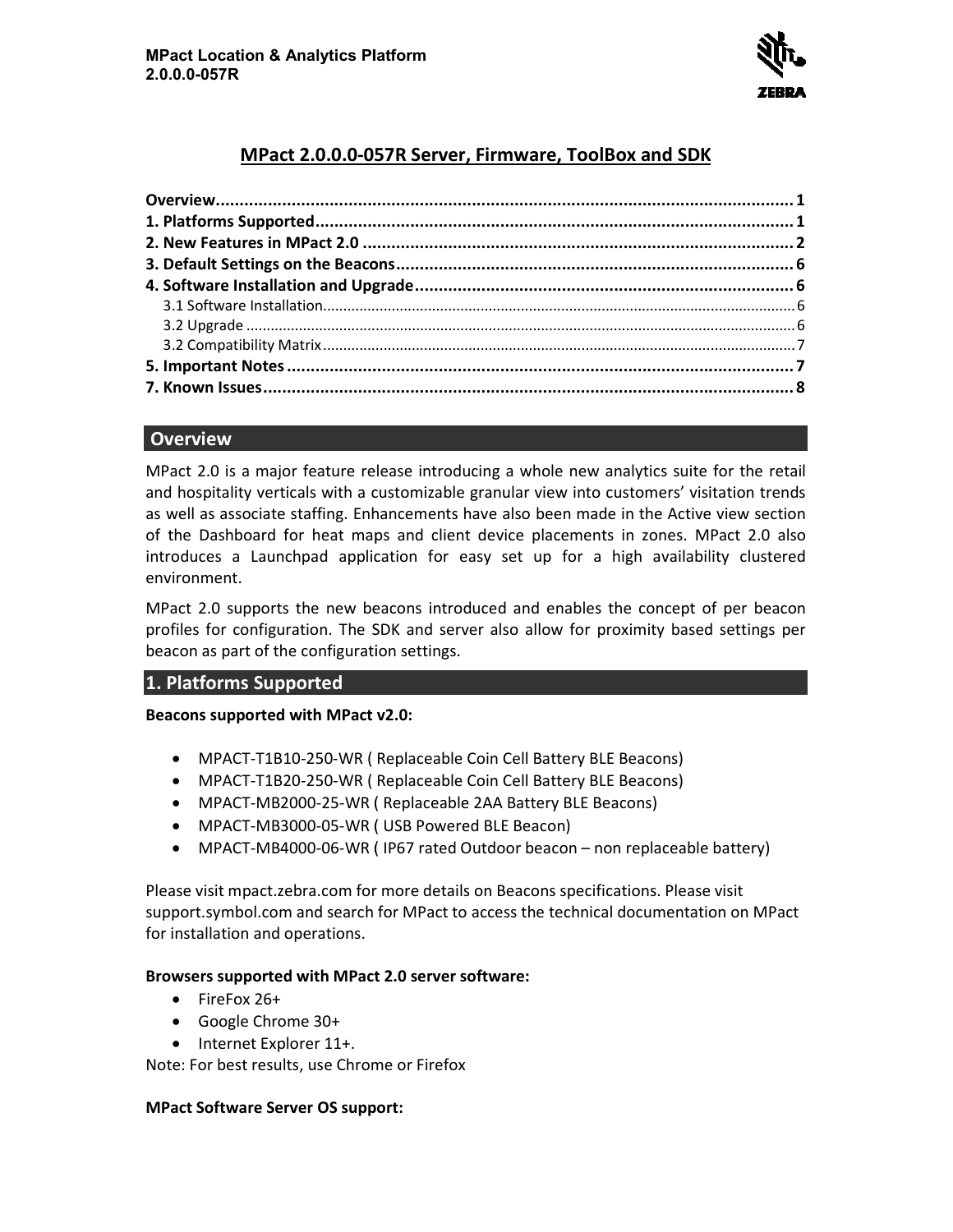

- Certified on Debian v7.2. Verified it works on all 7.2+ versions Certified
- Certified on RedHat 6.5. Verified it works on 6.5+ versions.
- Large OVA is also available for installing in VMware environments

# **MPact Toolbox supported on following devices: supported**

For IOS - iPad 3, iPad 4, iPad Air, iPad Air 2 and iPad Mini with iOS versions 7.1 or later For Android- TC55 (Android v4.4.3), TC70 ( Android 4.4.2), Samsung S5 with Android<br>5/Lollipop and Nexus 9 ( Android 6.0.1)<br>**MPact SDK supported for following OS:**<br>IOS7 or later, Android 4.3 or later and Win CE 7 ( for Zebr 5/Lollipop and Nexus 9 ( Android 6.0.1)

# **MPact SDK supported for following OS:**

IOS7 or later, Android 4.3 or later and Win CE 7 ( for Zebra's MC18 and WT 41N0 devices IOS7 or later, Android 4.3 or later and Win CE 7 (for Zebra's MC18 and WT 4:<br>specific regions – please review WT41N0 product details for interoperability)

# **2. New Features in MPact 2.0 2.0**

MPact 2.0 introduces numerous enhancements for the server software, SDK and Toolbox as well as the mobile dashboard app and the Launchpad application (previously called MCM). the mobile dashboard app and the Launchpad application (previously called MCM).

## **MPACT SERVER SOFTWARE ENHANCEMENTS**

# **1. New Analytics for customers and a SERVER or associate trends with customizable time filters on "Insights" dashboard**

MPact 2.0 introduces the concept of creating profiles for customers, associates and assets. With<br>machine learning algorithms, MPact analytics intelligently classifies wireless devices (either via wifi machine learning algorithms, MPact analytics intelligently classifies wireless devices (either via wifi or BLE) as associates or assets so that a more accurate view of customer counts can be displayed.

or BLE) as associates or assets so that a more accurate view of customer counts can be displayed.<br>Time filters allow for an hourly, daily and weekly view of trends based on the time interval chosen.



For customer traffic counting, prior to 2.0, MPact made available data visualization for the last week or last month for new and repeat customers as fixed time periods. V2.0 adds more granularity by providing details on associates in addition to new and repeat customer trends on the Insights dashboard with customizable start and end times, going back in time upto 3 months.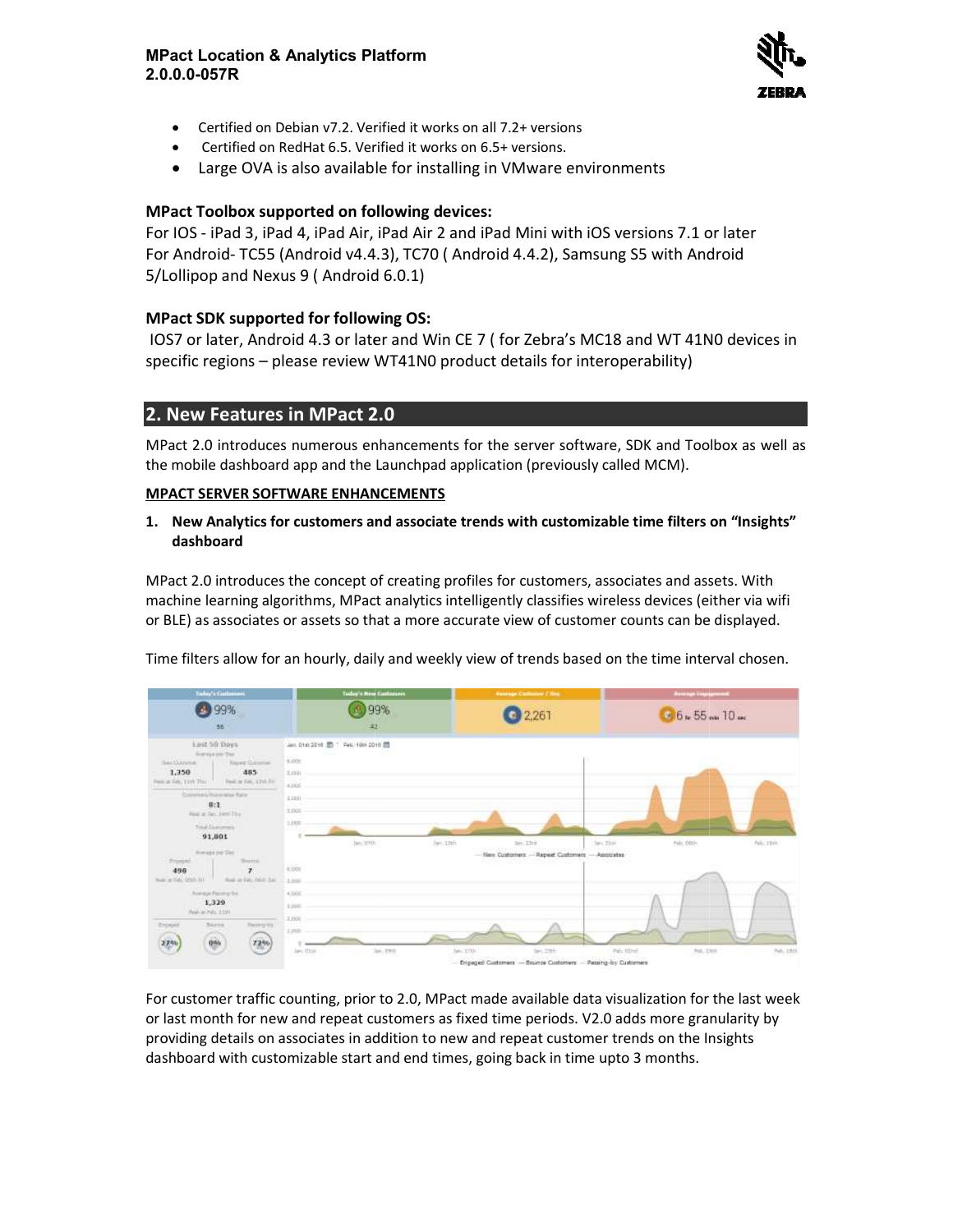#### **MPact Location & Analytics Platform 2.0.0.0-057R**



Another view has also been added where trends can be seen for customers traffic flows time spent in the store as passer by/bounce or engaged visitors.

There is a graphical view of this trend data as well as an aggregated count now available in the 2.0 Insights Dashboard. This aggregated view also displays the customer to associate ratio for the chosen time period. this trend data as well as an aggregated count now available in the 2.0<br>gregated view also displays the customer to associate ratio for the<br>exive on the Dashboard Menu include:<br>adjusted so that the visualization of located

Enhancements to the Active View on the Dashboard M Menu include:

- The icon sizes to be adjusted so that the visualization of located items is easier for large scale maps.
- Heatmaps can now be viewed for BLE and Wifi for profiles created such as an associate heatmap or a customer heatmap. • The icon sizes to be adjusted so that the visualization of located items is easier for large scale maps.<br>• Heatmaps can now be viewed for BLE and Wifi for profiles created such as an associate heatmap or a customer heatm
- function.

#### **2. Support for new beacons and beacon profiles**

- MPact 2.0 provides configuration and battery management for the following beacons:<br>• MPact 2000 Replaceable battery indoor BLE beacon with model number MPACT • MPact 2000 - Replaceable battery indoor BLE beacon with model number MPACT-INDR1
	- MPact 3000 USB powered indoor BLE beacon with model number MPACT-USB1
- MPact 4000 Non-replaceable battery outdoor IP67 rated BLE beacon with model number<br>MPACT-OUTDR1<br>figurations can now be created on the MPact server software: MPACT-OUTDR1 • MPact 3000 – USB powered indoor BLE beacon with model number MPACT-USB1<br>• MPact 4000 – Non-replaceable battery outdoor IP67 rated BLE beacon with model number<br>MPACT-OUTDR1<br>Configurations can now be created on the MPact s

Configurations can now be created on the MPact serve

- for every beacon model as a global setting<br>• per beacon with beacon override settings
- per beacon with beacon override settings

#### **3. New API for data extraction**

MPact 2.0 has added more visibility into the data collected via Aggregate APIs as well as additional context for beacon detections and configurations via APIs

- a. New tabs for other types: FlushPending, Aggregates
- b. BLECProtocolSequence, BeaconJob, BeaconProfile, BeaconProfileAudit, ClientProfile, 2.0 has added more visibility into the data collected via Aggregate APIs as well as addition<br>
t for beacon detections and configurations via APIs<br>
a. New tabs for other types: FlushPending, Aggregates<br>
b. BLECProtocolSeque TagStatusDaysRemain
- c. OutboundNotificationStatus

MPact 2.0 also enables notifications per site, in addition to beacon, category and region that existed previously.

a. Type=Site

#### **4. New notification rules**

Prior to 2.0, MPact delivered programmatic notifications to back end systems for entry and dwell triggers. In the 2.0 release, MPact has added 4 more business rules to trigger a notification into a workforce management system or a marketing campaign/content management system. These new business rules are: iv view has also been added where trends can be seen for customes traffic flows based on<br>entrin the store as passer by/bounce or engaged visitors.<br>
So a graphical view of this trend data as well as an aggregated count now b. BLECProtocolSequence, BeaconJob, BeaconProfile, BeaconProfileAud<br>
ClientProfileGroup, DwellCounts, OutboundNotificationError, Profile,<br>
c. OutboundNotificationStatus<br>
MPact 2.0 also enables notifications per site, in ad

- a. Presence
- b. Exit
- c. Density ( eg. If a line at POS is beyond 10 customers, then trigger a notification)
- d. Ratio ( eg. If the number of customers exceeds number of associates , trigger a notification)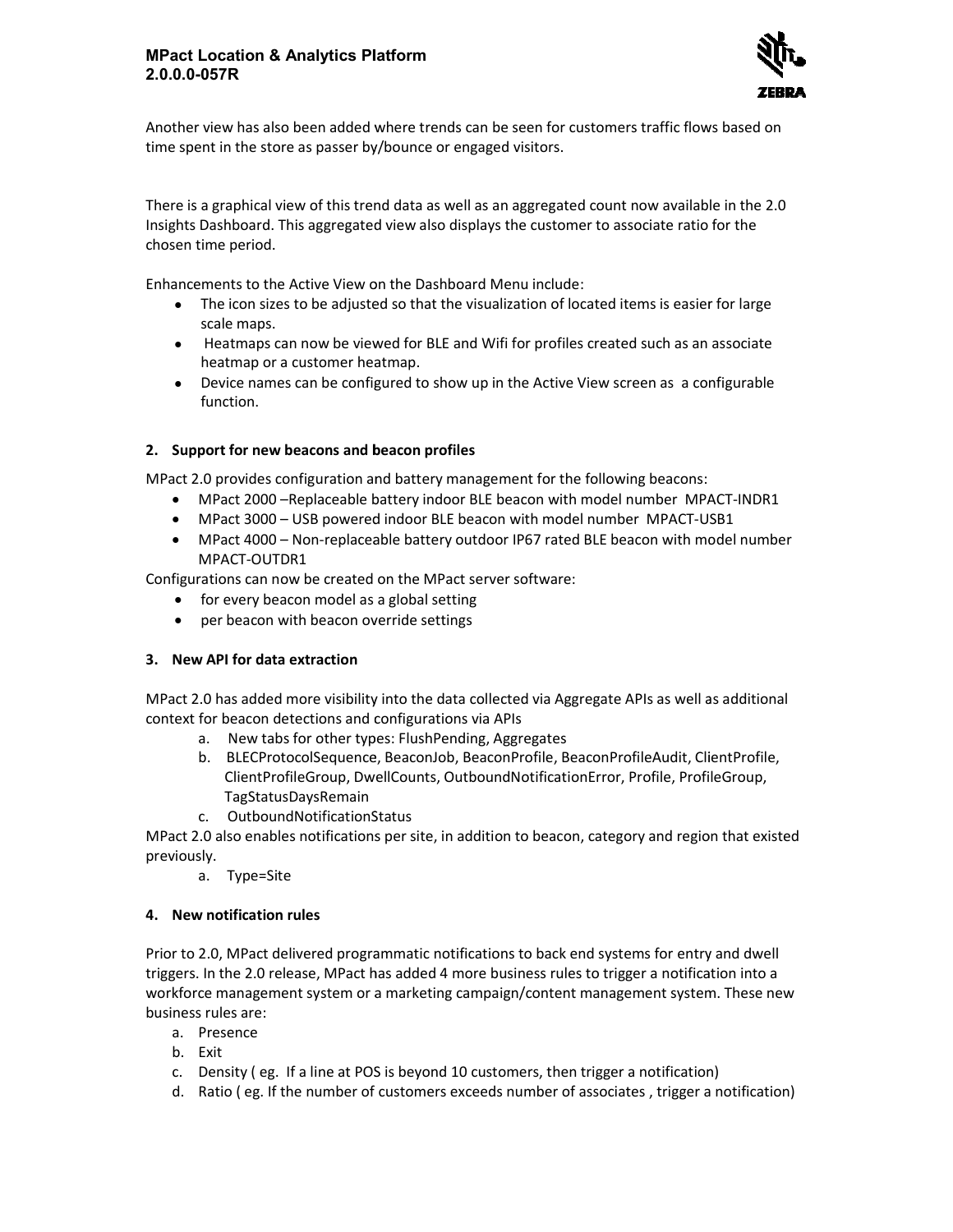

#### **5. Tree Structure enhancements**

The tree structure module on the server has been enhanced to be more efficient, consume less network bandwidth and accommodating of multiple users editing the different parts of tree at the same time. Each action performed by the user, for any single node is the tree is treated individually and automatically - directly saving the micro-change into the system instead of saving the entire tree for such changes. The tree structure module on the server has been enhanced to be more efficient, consume less<br>network bandwidth and accommodating of multiple users editing the different parts of tree at tl<br>same time. Each action performed

### **6. Proximity Settings per beacon**

Prior to 2.0, Mpact supported configuration for the SDK to initiate interactions via the app at immediate, near or far as a global setting across all beacons. MPact 2.0 delivers the flexibility enable proximity settings to the SDK per beacon. This enhancement is supported on the server and the SDK for both IOS and Android.

### **7. Flexible configuration model for SDK communication with Mpact server**

MPact 2.0 enables the ability for customers to configure the frequency of SDK communication with the server. Previously, this was a fixed communication at a 4 second interval. This is the value. 2.0 enables the ability for customers to configure the frequency of SDK communication<br>ver. Previously, this was a fixed communication at a 4 second interval. This is the d<br>**SDK ENHANCEMENTS**<br>unction with MPact server softw enable proximity settings to the SDK per beacon. This enhancement is supported on the server at the SDK for both IOS and Android.<br> **7.** Flexible configuration model for SDK communication with Mpact server<br>
MPact 2.0 enable

### **MPACT SDK ENHANCEMENTS**

In conjunction with MPact server software enhancements, changes have also been made to the IOS<br>and Android SDK that allow for :<br>1. Customizable Client Status update interval between SDK and Mpact server software - def and Android SDK that allow for :

- 1. Customizable Client Status update interval between SDK and Mpact server software default value is 4 seconds.
- 2. Per beacon proximity settings for immediate, near or far
- 3. Recognize beacon model/SKU by SDK to account for different power and range profiles
- 4. Optimized operations for mobile device power efficiencies in absence of network connectivity either via cellular or wifi

#### **MPACT TOOLBOX ENHANCEMENTS**

Both the Android and IOS toolboxes are now available for configuration and maintenance of all the beacons MB1000, MB2000, MB3000 and MB4000.Consequently, based on beacon model, different configurations can be pushed depending on type of beacon. Server connectivity to the toolbox is required for beacon onboarding and validation. eacon proximity settings for immediate, near or far<br>gnize beacon model/SKU by SDK to account for different power and range profiles<br>nized operations for mobile device power efficiencies in absence of network connectivity<br>r 4. Optimized operations for mobile device power efficiencies in absence of network connective<br>
either via cellular or wifi<br>
MPACT TOOLBOX ENHANCEMENTS<br>
Both the Android and IOS toolboxes are now available for configuration

Some other enhancements to the toolbox functionality include:

- 1. Configuration and Firmware update screens have been combined with the ability to choose Firmware option in the Setting screen
- 2. Global settings are shown per beacon profile and depends on what toolbox detects. For example - If toolbox detects indoor beacon MB2000 beacon then it will show settings for indoor beacons only. Configuration and Firmware update screens have been combined with the ability to choose<br>Firmware option in the Setting screen<br>Global settings are shown per beacon profile and depends on what toolbox detects. For example<br>-
- 3. If there are multiple types of beacon then you can select/unselect which types of beacons you want to see.
- 4. Different configuration parameters are added and you can select which parameters you want to see on screen for configuration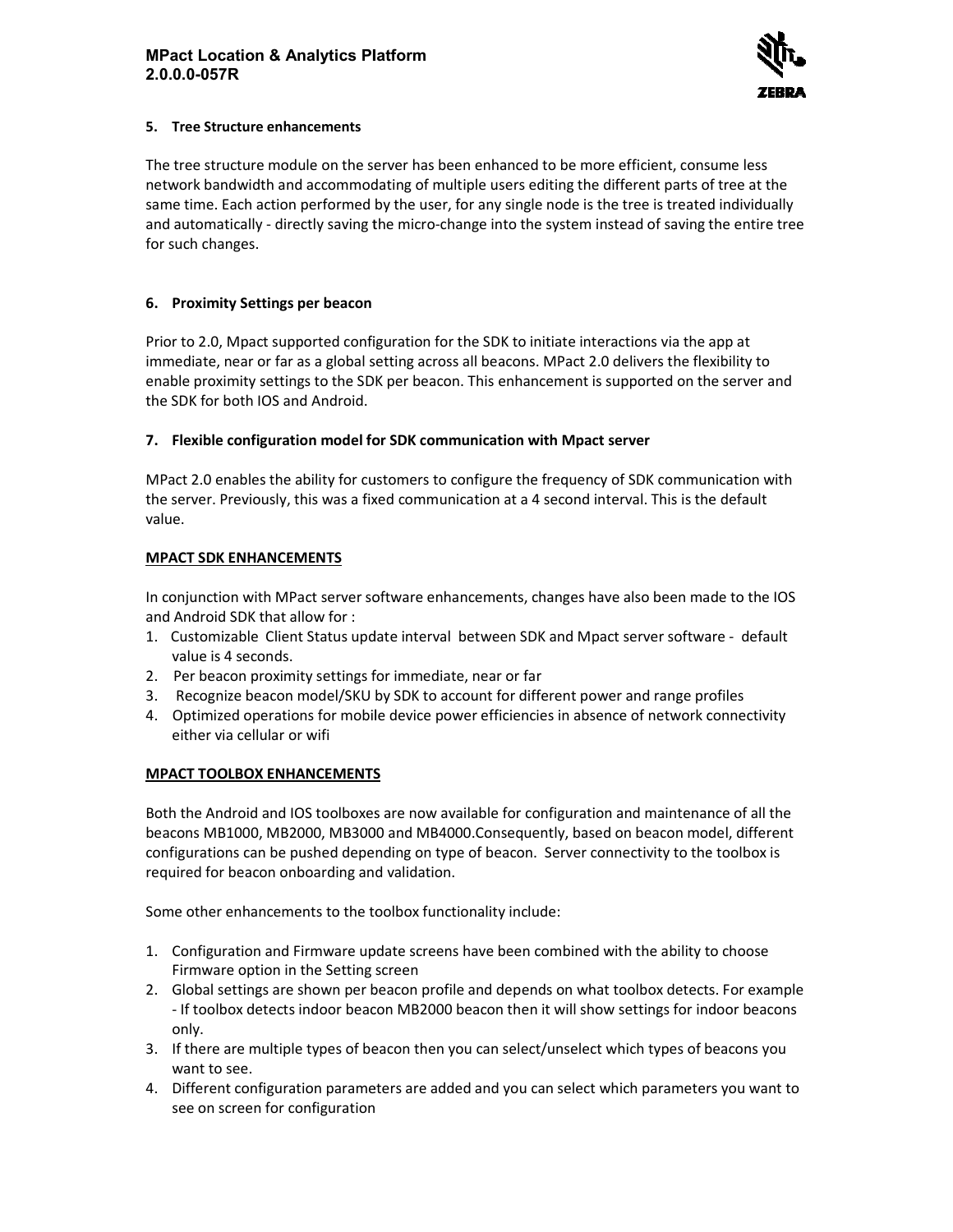### **MPact Location & Analytics Platform 2.0.0.0-057R**





- 5. Beacons now support and auto connect mode where they can automatically go into connect mode after a certain configured time interval.
- 6. Better alignment of the "blue-dot" next to a beacon (earlier deployments could skew this representation depending on high-density pixels,

### **MPact LAUNCHPAD APPLICATION FOR EASY INSTALLATION LAUNCHPAD FOR**

Previously called MCM – the MPact Launchpad application has been enhanced to make the Previously called MCM – the MPact Launchpad application has been enhanced to make the<br>deployment of single node or clustered nodes of Mpact server software extremely easy and efficient. Beacons now support and auto connect mode where they can automatically go into<br>mode after a certain configured time interval.<br>Better alignment of the "blue-dot" next to a beacon (earlier deployments could skey<br>representati

#### **REDESIGNED MOBILE APPLICATION FOR THE "INSIGHTS" VIEW FOR**

This app is available for both IOS and Android –and can be a store manager app as well as a CMO's app to look at customer traffic flows in store

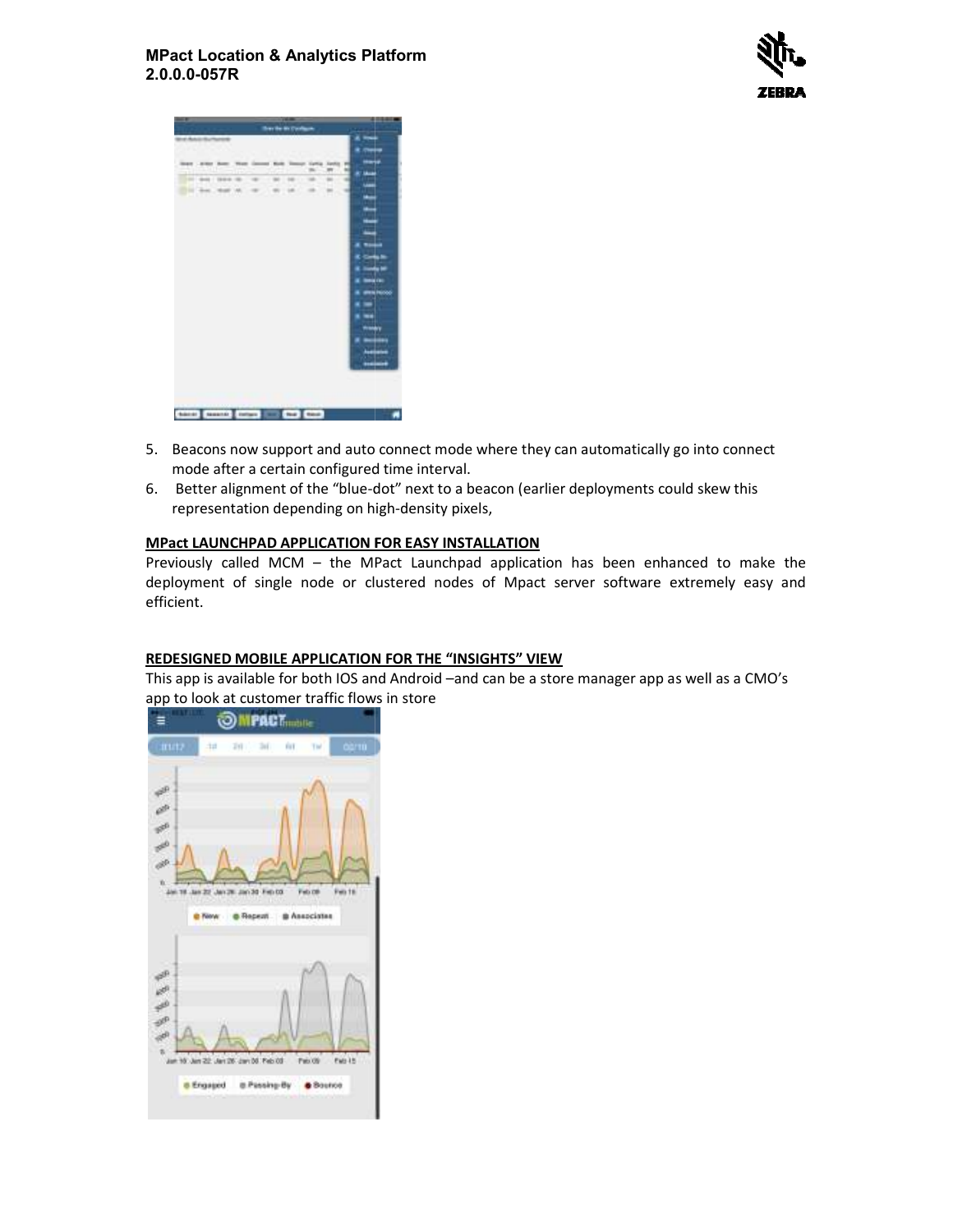

| 3. Default Settings on the Beacons                                                                                                                                                                                                                                                                                                                             |                                                                                                                         |                                  |                              |                                                       |                                              |
|----------------------------------------------------------------------------------------------------------------------------------------------------------------------------------------------------------------------------------------------------------------------------------------------------------------------------------------------------------------|-------------------------------------------------------------------------------------------------------------------------|----------------------------------|------------------------------|-------------------------------------------------------|----------------------------------------------|
| <b>Beacon type</b>                                                                                                                                                                                                                                                                                                                                             | <b>Beacon</b><br><b>Interval</b>                                                                                        | <b>Beacon Tx</b><br><b>Power</b> | <b>Beacon</b><br><b>Mode</b> | <b>Auto connect</b><br><b>Interval</b>                | <b>Beacon UUID</b>                           |
| MPACT-T1BX0                                                                                                                                                                                                                                                                                                                                                    | 600 ms                                                                                                                  | $-23$ dBM                        | Mpact                        | 0                                                     | FE913213-B311-<br>4A42-8C16-<br>47FAEAC938DB |
| MPACT-<br>MB2000                                                                                                                                                                                                                                                                                                                                               | 100 <sub>ms</sub>                                                                                                       | $-21$ dBM                        | Mpact                        | 0                                                     | FE913213-B311-<br>4A42-8C16-<br>47FAEAC938DB |
| MPACT-<br>MB3000                                                                                                                                                                                                                                                                                                                                               | 100 <sub>ms</sub>                                                                                                       | $-13$ dBM                        | Mpact                        | Alternates<br>between<br>transmit and<br>connect mode | FE913213-B311-<br>4A42-8C16-<br>47FAEAC938DB |
| MPACT-<br>MB4000                                                                                                                                                                                                                                                                                                                                               | 200 <sub>ms</sub>                                                                                                       | $-13$ dBM                        | Mpact                        | $\Omega$                                              | FE913213-B311-<br>4A42-8C16-<br>47FAEAC938DB |
| 3.1 Software Installation<br>The MPact software installation can be done easily by accessing the MPact server via the CLI or the<br>MPact Launchpad application can be used (previously called MCM). Please refer to the server                                                                                                                                |                                                                                                                         |                                  |                              |                                                       |                                              |
| deployment guide for more details.<br>3.2 Upgrade<br>Please read this section very carefully for upgrade. If certain steps are missed out, there is a<br>potential of the database not being persistent after the upgrade.<br>To upgrade to the latest version of MPact Server, please follow these steps<br>1. Open a terminal session.<br>2. Log in as root. |                                                                                                                         |                                  |                              |                                                       |                                              |
| Change the folder to cd/usr.<br>3.<br>Create a new folder, mkdir installer or any other directory.<br>4.<br>Change current folder to the installer folder, cd installer or what the directory has<br>5.<br>been named.                                                                                                                                         |                                                                                                                         |                                  |                              |                                                       |                                              |
| 6. Download the <file name.gz=""> file to this folder or copy it from available location to<br/>the installer folder.</file>                                                                                                                                                                                                                                   |                                                                                                                         |                                  |                              |                                                       |                                              |
| 7. Untar the MPact tar file, tar-xvf <file name=""> under the directory folder created in<br/>step 4. Change permissions of the nx_installer folder, chmod-R 755/usr/installer<br/>/nx_installer.</file>                                                                                                                                                       |                                                                                                                         |                                  |                              |                                                       |                                              |
| 8. Once untarred, change to the install folder, cd nx_installer directory.                                                                                                                                                                                                                                                                                     |                                                                                                                         |                                  |                              |                                                       |                                              |
| 9.                                                                                                                                                                                                                                                                                                                                                             | If installations needs to be done with custom directory and ports, use the following<br>python command line to upgrade: |                                  |                              |                                                       |                                              |

# **4. Software Installation and Upgrade**

## **3.1 Software Installation**

## **3.2 Upgrade**

- 1. Open a terminal session.
- 2. Log in as root.
- 3. Change the folder to **cd/usr cd/usr**.
- 4. Create a new folder, mkdir installer or any other directory.
- 5. Change current folder to the installer folder, cd installer or what the directory has been named. Please read this section very carefully for upgrade. If certain steps are missed out,<br>potential of the database not being persistent after the upgrade.<br>To upgrade to the latest version of MPact Server, please follow these
	- 6. Download the <**File name.gz>** file to this folder or copy it from available location to the installer folder.
	- 7. Untar the MPact tar file, tar-xvf <file name> under the directory folder created in step 4. Change permissions of the nx\_installer folder, chmod-R 755/usr/installer **/nx\_installer**.
	- 8. Once untarred, change to the install folder, cd nx\_installer directory.
	- 9. If installations needs to be done with custom directory and ports, use the following python command line to upgrade: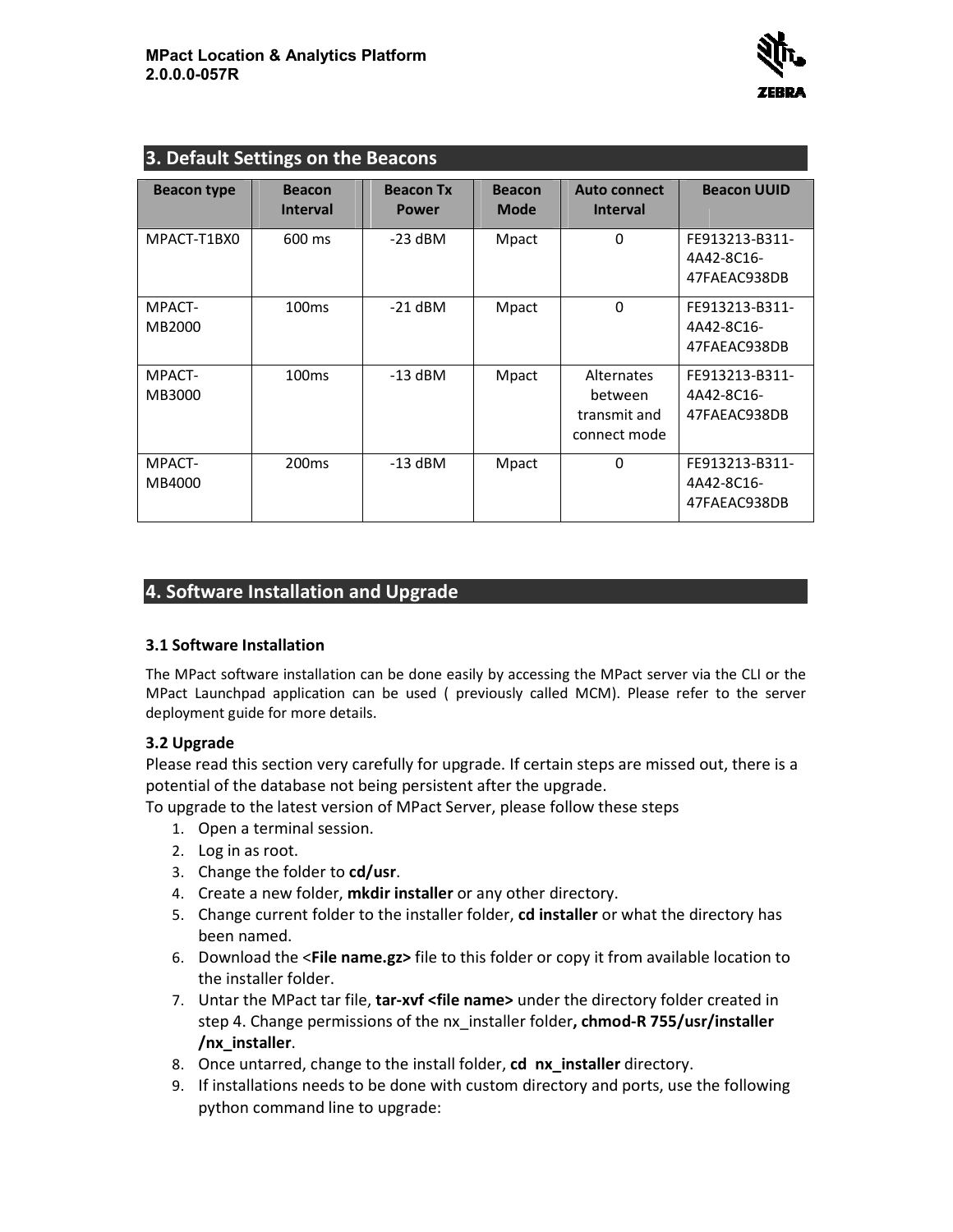

>python install.py -silent -mpactbase "/usr" -mpactdata "/var2/nuxi" -mpactlogs "/var/log" *mpactpids "/var" -mpacthttpport "80" mpacthttpport -mpacthttpsport "443" -mpactuser "root" mpactuser* If default directory and ports are ok as part of installation, then use the following command line to upgrade:

*> python install.py –silent* 

- 10. When the Server installation is complete, start the MPact services: cd **/usr/nuxi/scripts/bin** and execute  **./nxstats start**
- 11. Wait for the Mpact service to be up and running: login and configure the system parameters.

To login to MPact Server remotely:

- login to MPact Server remotely:<br>1. Go to one of the following sites: **•http://<server IP>/mpact •https://<server IP>/mpact If server has been installed at a custom •http://<server •https://<server If custom port, then goto:**  • **http or https://<server https://<server IP><port>/mpact**  the Mpact service to be up and running: login and configure the systen<br>ers.<br>ct Server remotely:<br>e of the following sites:<br>**<server IP>/mpact<br>/<server IP>/mpact<br>has been installed at a custom port, then goto:<br>ttp or https:/**
- 2. Enter the User Name (**superuser** is the default) and Password (**mpact123** default), and select Login.

NOTE: In order to login to the Debian instance using the OVA, the default login credentials are username: **root**, password: **mpact mpact**

# **3.2 Compatibility Matrix**

| NOTE: If this is an upgrade, the previously entered password will persist. Mpact123 is the<br>default password for a fresh install of the server software.<br><b>3.2 Compatibility Matrix</b><br>See below for Server, SDK/Toolbox and Beacon firmware version compatibility |            |                        |                     |                        |
|------------------------------------------------------------------------------------------------------------------------------------------------------------------------------------------------------------------------------------------------------------------------------|------------|------------------------|---------------------|------------------------|
| <b>Server Software</b>                                                                                                                                                                                                                                                       | <b>SDK</b> | <b>Beacon Firmware</b> | <b>Installation</b> | <b>Mobile app for</b>  |
| <b>Version</b>                                                                                                                                                                                                                                                               |            |                        | <b>Toolbox</b>      | <b>System Insights</b> |
| 1.0                                                                                                                                                                                                                                                                          | 1.0        | 1.0                    | 1.0                 | <b>NA</b>              |
| 1.0.1                                                                                                                                                                                                                                                                        | 1.0.1      | 1.0/1.0.1              | 1.0.1               | 1.0.1 Demo only        |
| 1.0.2                                                                                                                                                                                                                                                                        | 1.0.2      | 1.0/1.0.1/1.0.2        | 1.0.2               | 1.0.2 Supported        |
| 1.1                                                                                                                                                                                                                                                                          | 1.0.2/1.1  | 1.1                    | 1.1                 | 1.1                    |
| 2.0                                                                                                                                                                                                                                                                          | 2.0        | 1.1/2.0                | 1.1/2.0             | 2.0                    |

# **5. Important Notes**

- 1. MB2000, MB3000 and MB4000 are shipping with firmware version 2.0 and will work with 2.0 server out of the box. 1. MB2000, MB3000 and MB4000 are shipping with firmware version 2.0 and wil<br>with 2.0 server out of the box.<br>2. The Analytics on the Insights screen as well as the heatmap in Active View get
- refreshed every hour. Previously, the heatmap screen was refreshed every 5 minutes. We will revert back to that time interval in a future release.
- 3. For wifi, regions need category mappings. Regions apply only to wifi and need to b exported from ADSP platform, if they exist there. refreshed every hour. Previously, the heatmap screen was refreshed every 5<br>minutes. We will revert back to that time interval in a future release.<br>For wifi, regions need category mappings. Regions apply only to wifi and ne category mappings. Regions apply only to wifi and need to be
- 4. Supported Air Defense Services Platform Wi-Fi locationing integration release is 9.1.2.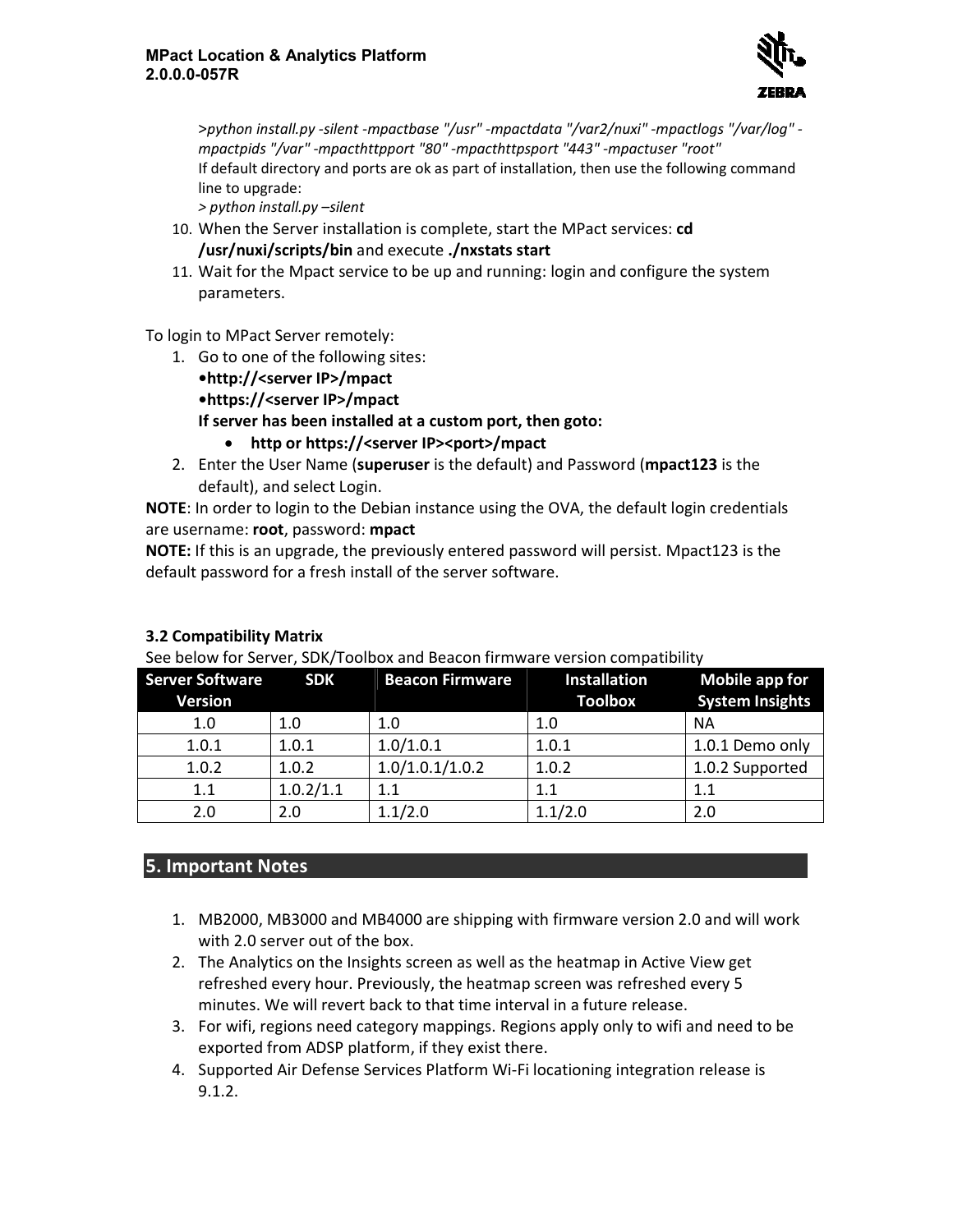

- 5. Wi-Fi Engagement time had issues the way it was being visualized in Mpact 1.1. That Wi-Fi Engagement time had issues the way it was being visualized in Mpact 1.1. Thas been optimized and corrected in 2.0 for a more accurate representation of wifi<br>Engagement time<br>The server and the toolbox previously allow Engagement time
- 6. The server and the toolbox previously allowed for setting a particular channel for the beacon to transmit in. That capability has been disabled and the beacons now transmit on all three channels - 37,38 and 39. The server and the toolbox previously allowed<br>beacon to transmit in. That capability has beer<br>transmit on all three channels – 37,38 and 39.

| <b>Server Related Issues</b>                  |                                                                                                                                      |                                                                                                                                                                                                                             |  |
|-----------------------------------------------|--------------------------------------------------------------------------------------------------------------------------------------|-----------------------------------------------------------------------------------------------------------------------------------------------------------------------------------------------------------------------------|--|
| CQ/SPR                                        | <b>Headline</b>                                                                                                                      | <b>Comments</b>                                                                                                                                                                                                             |  |
| <b>Licensing</b>                              |                                                                                                                                      |                                                                                                                                                                                                                             |  |
| Locationing<br>00201578/<br>MPACT-706         | Internet Explorer hangs when applying<br>license                                                                                     | Recommend using Mozilla Firefox or<br>Google Chrome. If IE is used, reopen IE<br>and the license should have applied.                                                                                                       |  |
| MPACT-<br>2169                                | Notification: default dwell time,<br>repeat time, count field are empty<br>after upgrading server from 1.1 to 2.0                    | Please re-enter the notification rules<br>when upgrading server software from 1.1                                                                                                                                           |  |
| <b>Analytics</b>                              |                                                                                                                                      |                                                                                                                                                                                                                             |  |
| Locationing<br>00200470/<br>MPACT-966         | Definition of region and position<br>names supports only three special<br>characters - (Underscore() Hyphen<br>$(-)$ and Space $( )$ | Recommendation: Restrict usage of<br>special characters in naming convention<br>to Underscore() Hyphen (-) and Space (                                                                                                      |  |
| Locationing<br>00201574/<br>Closed            | Editing or adding categories with<br>"comma" (,) will delete all existing<br>category values                                         | Workaround: Please refrain from creating<br>category names with "commas". Planned<br>enhancement in subsequent release                                                                                                      |  |
| Locationing<br>00203593/M<br><b>PACT-1349</b> | Default Major and Minor is not its<br>MAC address, as required, for out of<br>the box configuration                                  | Workaround: Configure each beacons<br>that is required to broadcast its MAC<br>address as its Major and Minor, to Major<br>0 and Minor 0.                                                                                   |  |
| Locationing<br>00203947/<br><b>MPACT-1199</b> | Server does not returning the<br>beacons information for the query<br>"tagsInSite" if site name has ","<br>character.                | Workaround: Please refrain from creating<br>site names with "commas". Planned<br>enhancement in subsequent release                                                                                                          |  |
| MPACT-<br>2422                                | User Profile: Customized Customer<br>profile may lead to visualization<br>issues                                                     | Profiles for customers can be tweaked for<br>dwell time for segmenting between<br>passer-by, bounce and engaged.<br>However, further customization may lead<br>to issues on the analytics visualization on<br>the Dashboard |  |
| Locationing<br>00205090/<br>MPACT-220         | After rebooting the machine in<br>which the MPact Server has been<br>installed, all process does not<br>automatically restarted      | Workaround: Manually stop and start all<br>the processes                                                                                                                                                                    |  |